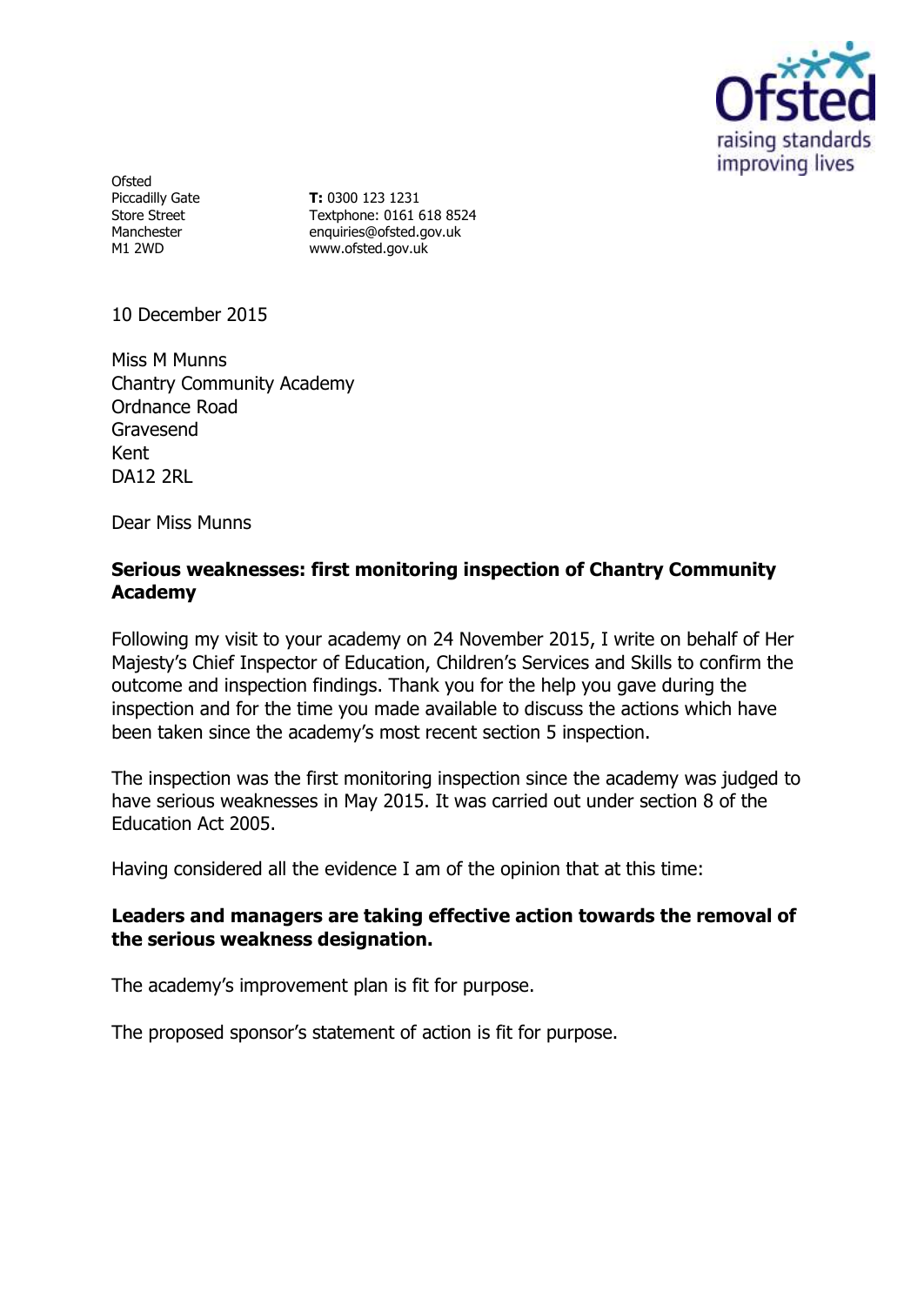

# **Evidence**

During this inspection, meetings were held with you and other leaders. I also met with the Chair of the Governing Body. The proprietor was not available. I met with the new sponsor designate and a member of his team. A representative of the local authority attended the final feedback session. The proposed trust's statement of action and the academy's improvement plan were evaluated. You led me on a tour of the academy. I observed learning in a range of lessons and examined a range of the academy's documentation, including information about pupils' progress and attendance, and the work of governors and external supporters.

# **Context**

Since the section 5 inspection which judged the academy to have serious weaknesses, the strategic leadership of the academy has changed. The sponsor, the Meopham Community Academies Trust, has ceased its sponsorship of the academy. The Secretary of State has announced that sponsorship will transfer to the Greenacre Academy Trust (GAT) whose Chief Executive Officer is Mr Andrew Reese. The governing body is pleased with this decision. One of the teachers has been promoted to join the leadership team. A new deputy headteacher has been appointed and joined the academy at the beginning of November. One teacher has left and has been replaced. Plans are well under way for the academy to be rebuilt, starting in September 2016.

# **The quality of leadership and management at the academy**

After the inspection, the trust submitted a statement of action which was not fit for purpose. This has been rectified and the new statement of action is a high-quality document. It provides evidence that the new leadership is acutely aware of what needs to change. The new trust has acted decisively to secure improvements in a number of areas. For example, the early years is improving due to better training provided by expert leadership from the trust's other primary school. Outcomes in phonics are improving quickly. This has been further supported in Key Stage 1 through enhanced training for teachers on the chosen scheme for teaching reading and writing. Standards in English are rising across the academy as a result of direct support from one of the trust's senior leaders, who is an expert in this subject.

A thorough review of the use of the pupil premium (additional funding from the government) has occurred. This was in response to a recommendation made at the last full inspection. The consultant made many useful suggestions. Leaders have worked through them systematically to ensure that they have been acted upon effectively.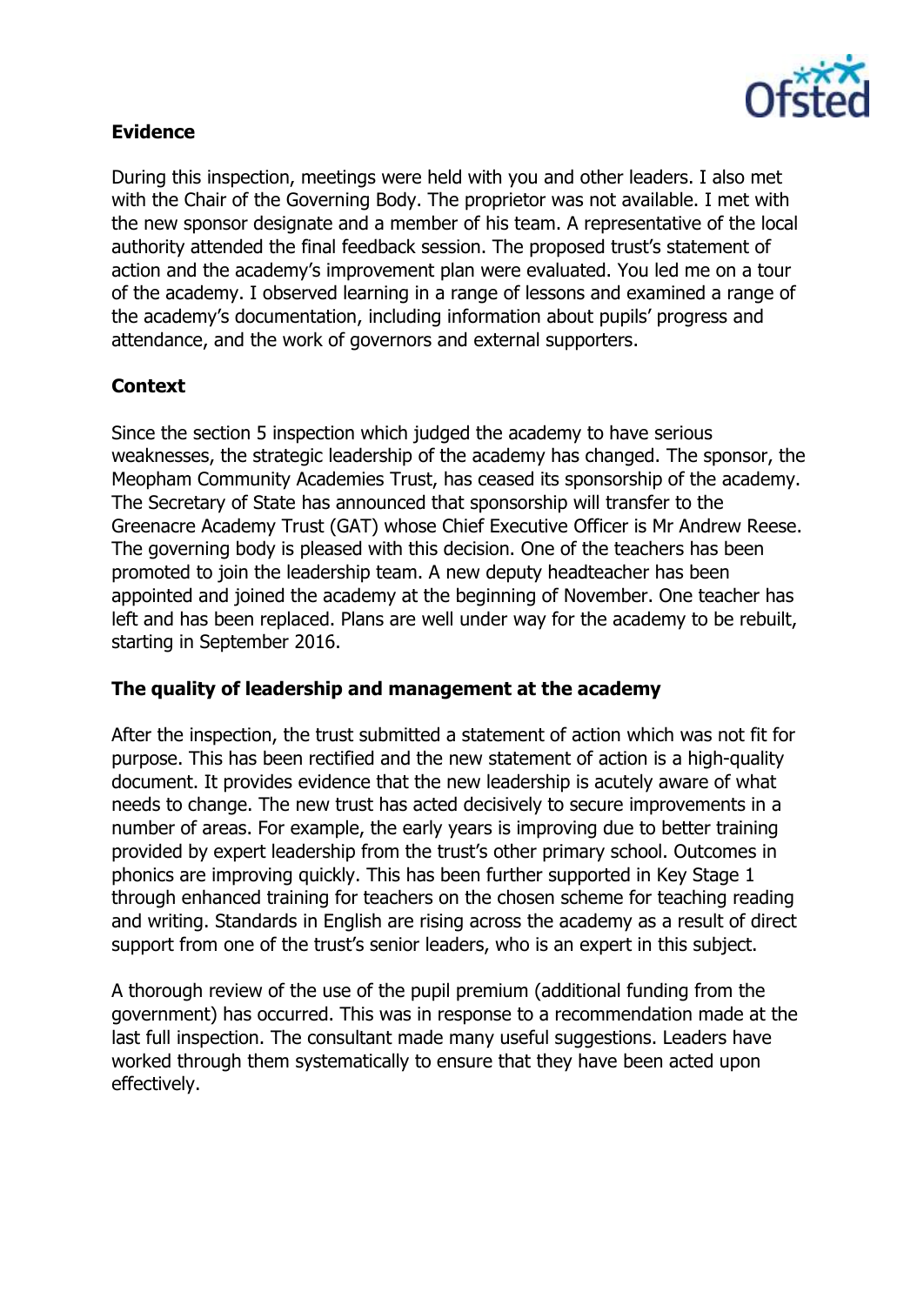

Teaching is improving because the staff are now getting much-needed support and training. Senior leaders, with help from the new trust, are also insisting that performance must not fall below the minimum standards they expect. Experienced teachers known to the trust are working temporarily in the academy to provide good examples of effective practice that teachers can follow. Consequently, most classes benefit from teaching that is well-planned and purposeful. Most pupils are actively engaged in learning for most of the time. Teaching assistants are clear about their roles and most support pupils well. Classrooms are now bright and decorated with a good range of pupils' work and information to help them learn.

Leaders are committed to supporting pupils' passion for reading. They have named each class after a children's author. Teachers read with enthusiasm to their classes.

Leaders are also committed to providing a nurturing and enabling environment. Pastoral care remains a strength of the academy. The inclusion support service carries out successfully this work on behalf of the academy. Very few children are excluded and those facing challenges are supported impressively to stay in lessons. Leaders also work skilfully with families to improve attendance. As a result, over time, absence and persistent absence are steadily declining. Leaders are developing positive relationships with many parents. Leaders are ambitious for the academy so that it can be the best it can be for the local community.

There remain some real challenges for the academy. The progress of pupils, as seen in publicly held information about results, remains stubbornly slow. The gaps between the performance of pupils who are eligible for free school meals and other pupils nationally are far too wide. Leaders judge rightly that these gaps must close quickly. New systems for tracking progress have been put in place since September 2015. It is now clear what each pupil knows, understands and can do. Teachers are learning how to match their teaching to each pupil's needs. This will help, because the pace of improvement must continue to speed up. Teachers are skilled at identifying learning needs for those who are disabled or have special educational needs. They are less adept at providing teaching that accelerates the progress of middle-attaining or high-attaining pupils.

Kent County Council has provided some additional support for the academy. Its officers have helped leaders identify priorities for improvement and to effectively judge the quality of teaching.

I am copying this letter to the Secretary of State for Education, the Chair of the Governing Body and the Director of Children's Services for Kent. This letter will be published on the Ofsted website.

Yours sincerely

Dr Simon Hughes **Her Majesty's Inspector**